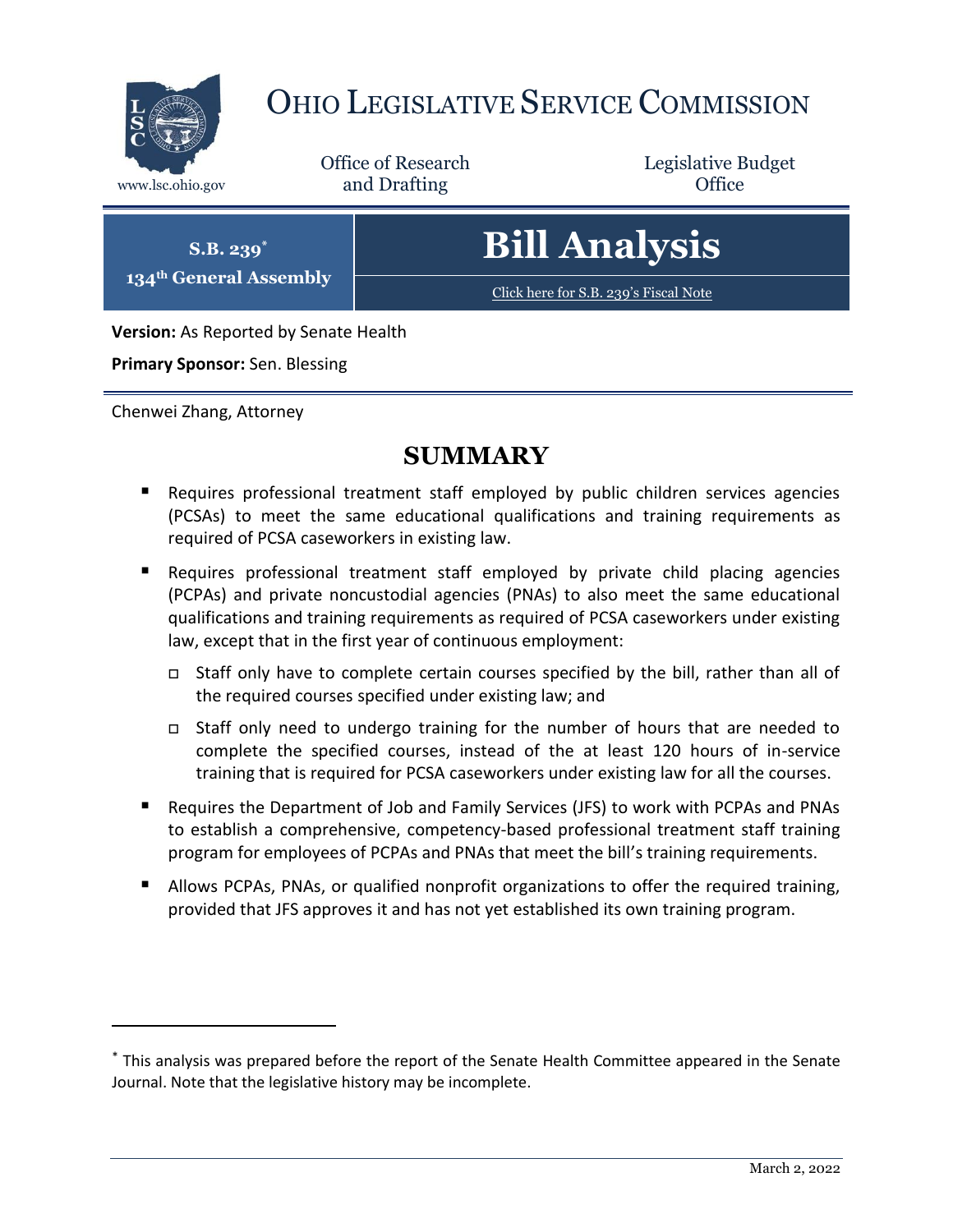## **DETAILED ANALYSIS**

#### **Professional treatment staff qualifications**

The bill provides certain requirements for professional treatment staff who work for public children services agencies and private child placing agencies or private noncustodial agencies. "Professional treatment staff" is defined by the bill as a specialized foster home program agency employee or contractor with responsibility for any of the following:

- **Providing rehabilitative services to a child placed in a specialized foster home program** or to the child's family;
- Conducting home studies as an assessor for specialized foster homes;
- **Providing clinical direction to specialized foster caregivers;**
- Supervision of treatment team leaders.<sup>1</sup>

The bill maintains the same definition for "specialized foster home" as under existing law regarding the placement of children. Under that definition, a specialized foster home is a medically fragile foster home or a treatment foster home. Under current law, a "medically fragile foster home" provides specialized medical services designed to meet the needs of children with intensive health care needs and a "treatment foster home" incorporates special rehabilitative services to treat the specific needs of the children received in the home and that receives and cares for children who are emotionally or behaviorally disturbed, chemically dependent, have developmental disabilities, or otherwise have exceptional needs.<sup>2</sup>

#### **Qualifications for staff of public children services agencies**

The bill requires professional treatment staff employed by a public children services agency (PCSA) who are not subject to professional licensing requirements for counselors, social workers, and marriage and family therapists to meet the same qualifications and in-service training requirements as PCSA caseworkers under existing law, which is unchanged by the bill.<sup>3</sup>

#### **Qualifications for staff of private agencies**

#### **Training requirements**

The bill's requirements for professional treatment staff employed by a private child placing agency (PCPA) or private noncustodial agency (PNA) who are not subject to the professional licensing requirements for counselors, social workers, and marriage and family therapists are almost identical to that of professional treatment staff employed by a PCSA – they must also meet the same qualifications and in-service training requirements as PCSA

 $\overline{a}$ 

 $1$  R.C. 5103.57(A).

<sup>&</sup>lt;sup>2</sup> R.C. 5103.57(B); R.C. 5103.02(F), (K), and (L), not in the bill.

<sup>3</sup> R.C. 5103.58(A); R.C. Chapter 4757 and R.C. 5153.112 and 5153.122, not in the bill.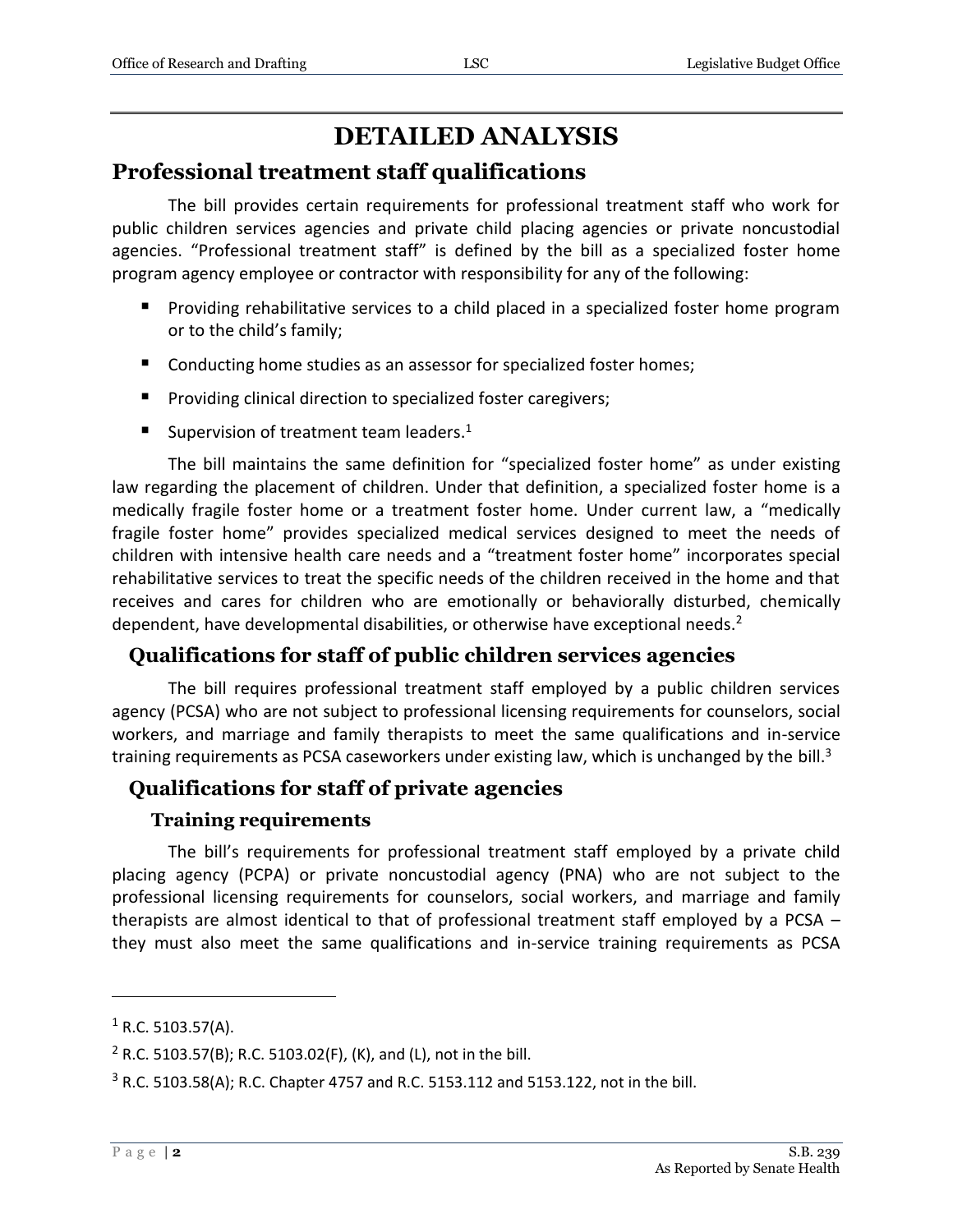caseworkers under existing law, except that PCPA and PNA staff have fewer requirements during the first year of continuous employment. First, staff do not have to complete all of the courses that are required for the first year. Rather, they only have to complete the following courses:

- Recognizing, accepting reports of, and preventing child abuse, neglect, and dependency;
- Assessing child safety;
- **Assessing risks;**
- **Providing services to children and their families;**
- The importance of and need for accurate data;
- Maintenance of case record information;
- Content on other topics relevant to child abuse, neglect, and dependency, including permanency strategies, concurrent planning, and adoption as an option for unintended pregnancies.

Second, staff only need to undergo training for the number of hours that are needed to complete the above courses, instead of the at least 120 hours of in-service training that is required for PCSA caseworkers under existing law for all the courses. 4

#### **Who can provide training**

The bill requires the Department of Job and Family Services (JFS) to work with PCPAs and PNAs to establish a comprehensive, competency-based professional treatment staff training program for employees of PCPAs and PNAs that meet the bill's training requirements.<sup>5</sup>

Before JFS establishes its training program, PCPA, PNA, or qualified nonprofit organization may offer the required training, provided that JFS approves it. JFS must approve or disapprove a program no later than 60 days after the program is submitted for approval. However, once JFS establishes its own training program, all training must be provided by JFS only, and all previously approved training programs from PCPAs, PNAs, or qualified nonprofit organizations must cease operation. 6

 $\overline{a}$ 

<sup>4</sup> R.C. 5103.58(B)(1); R.C. 5153.122, not in the bill.

 $5$  R.C. 5103.59.

 $6$  R.C. 5103.58(B)(2) to (4).